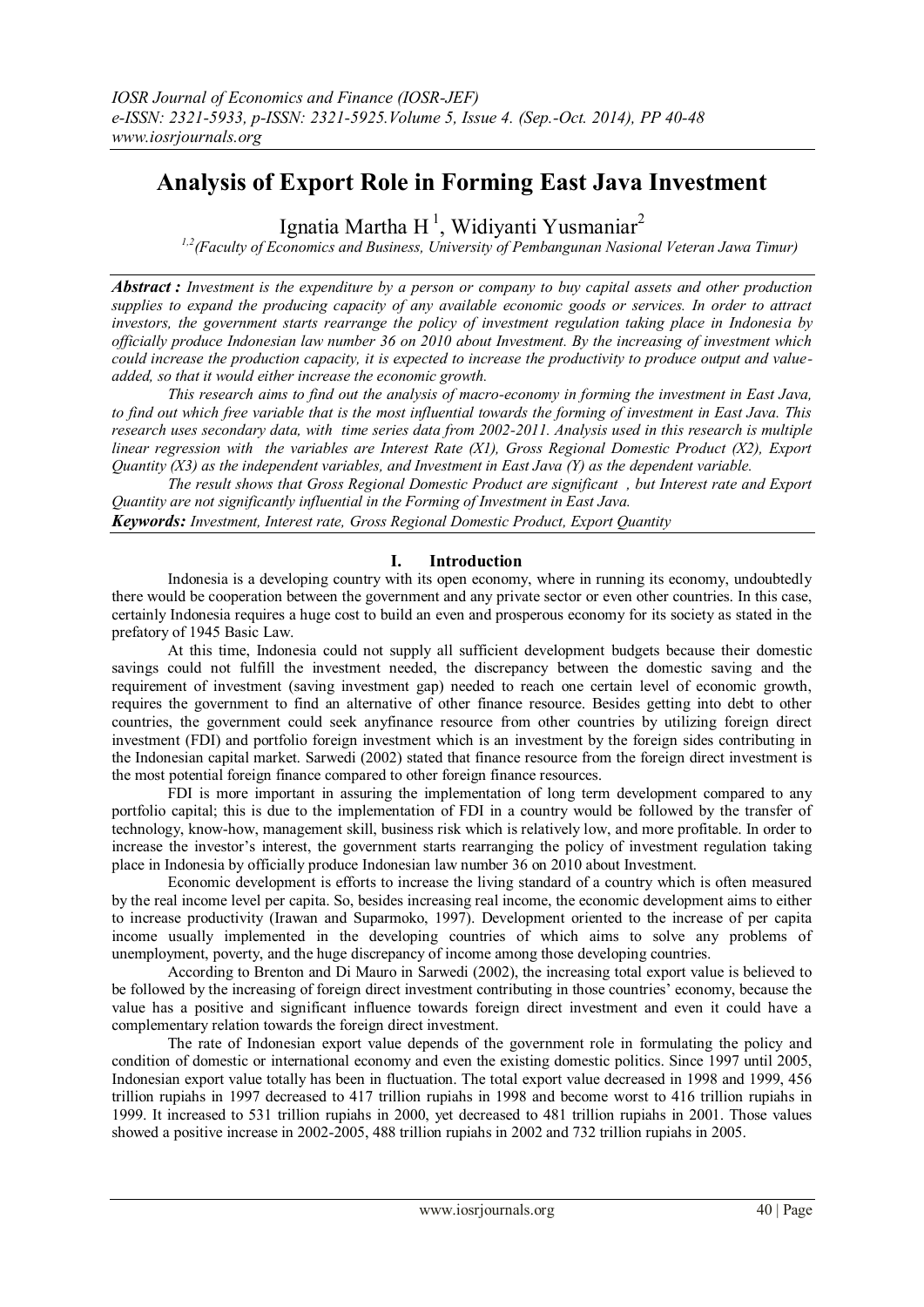#### **1.1.Problem to Discuss**

The foreign investors would consider everything before investing their capital in Indonesia. Previous researches tend to consider the influence of macro-economy factors towards the foreign direct investment to Indonesia.

- The following points are the principal problems of this research based on rationale above:
- 1. Does the Interest rate have a role in the forming of investment in East Java?
- 2. Does the Gross Regional Domestic Product have a role in the forming of investment in East Java?
- 3. Does the Export Quantity have a role in the forming of investment in East Java?

#### **1.2.Goal of The Study**

Based on the rationale and the problem to discuss above, then the goal which would be achieved in this study is described as follows:

- 1. To find out how much the role of Interest rate would take effect towards the forming of investment in East Java
- 2. To find out how much the role of Gross Regional Domestic Product would take effect towards the forming of investment in East Java
- 3. To find out how much the role of Export Quantity would take effect towards the forming of investment in East Java

#### **II. Theoritical Framework**

#### **2.1. Investment**

Investment is one of important components in ecomonic development, encouraging the economic growth of a country or region. Basically, investment is the expenditure of a company to implement its activity, producing goods or services. The expenditure could be for buying land, manufacture, machines for production, and other expenditures (Irawan and Suparmoko, 1997)

While according to Sukirno (2004), investment could be defined as expenditure by a person or company to buy capital assets and other production supplies to expand the producing capacity available in economy. According to its type, investment is divided as follows:

#### a. Autonomous investment and induced investment

Autonomous investment is an investment which its size is not affected by income, but could be changed due to any other factors besides income, i.e. level of technology, the policy of entrepreneurs, etc. Induced investment is inversely proportional to autonomous investment. It could be affected by income.

b. Public Investment and Private Investment

Public investment is an investment implemented by the government. The government here refers to central or regional government (provinsial or city government), district or even village.

- Private investment is the investment implemented by any private sides.
- c. Gross Investment and Net Investment

Gross investment is the total investment implemented on certain time. This also could be defined as investment implemented in a country (certain region) on a certain period of time.

Net investment is the dispute between gross investment and depreciation.

- d. Domestic investment and foreign investment
	- Domestic investment is the investment implemented by natives
	- Foreign investment is the investment implemented by foreigner

#### **2.2. Domestic Investment**

The domestic investment is an activity of investing to have business in Indonesia implemented by domestic investor by using domestic capital. This regulated in the Law number 25 in 2007 about Investment. Domestic investor could be implemented by the Indonesian people, state-owned company, and/or the government investing in the Indonesia region.

Business activity or any type of open business in investing, besides the closed one and open business by certain condition and the limitation of national capital ownership on company business are regulated in the President Regulation number 36 in 2010 about the Changing of Closed and Opened Business List in Certain Condition in Investment.

#### **2.3. Foreign Investment**

According to the Law number 1 in 1967 about Foreign Investment, foreign investment is identified as a direct foreign investment implemented based on the regulation of Indonesian Law, which means that the capital owner is directly responsible for the risk of the investment itself. Indonesian Law number 25 in 2007 as the replacement of Law number 1 in 1967 about Foreign Investment stated that Foreign Investment is an activity of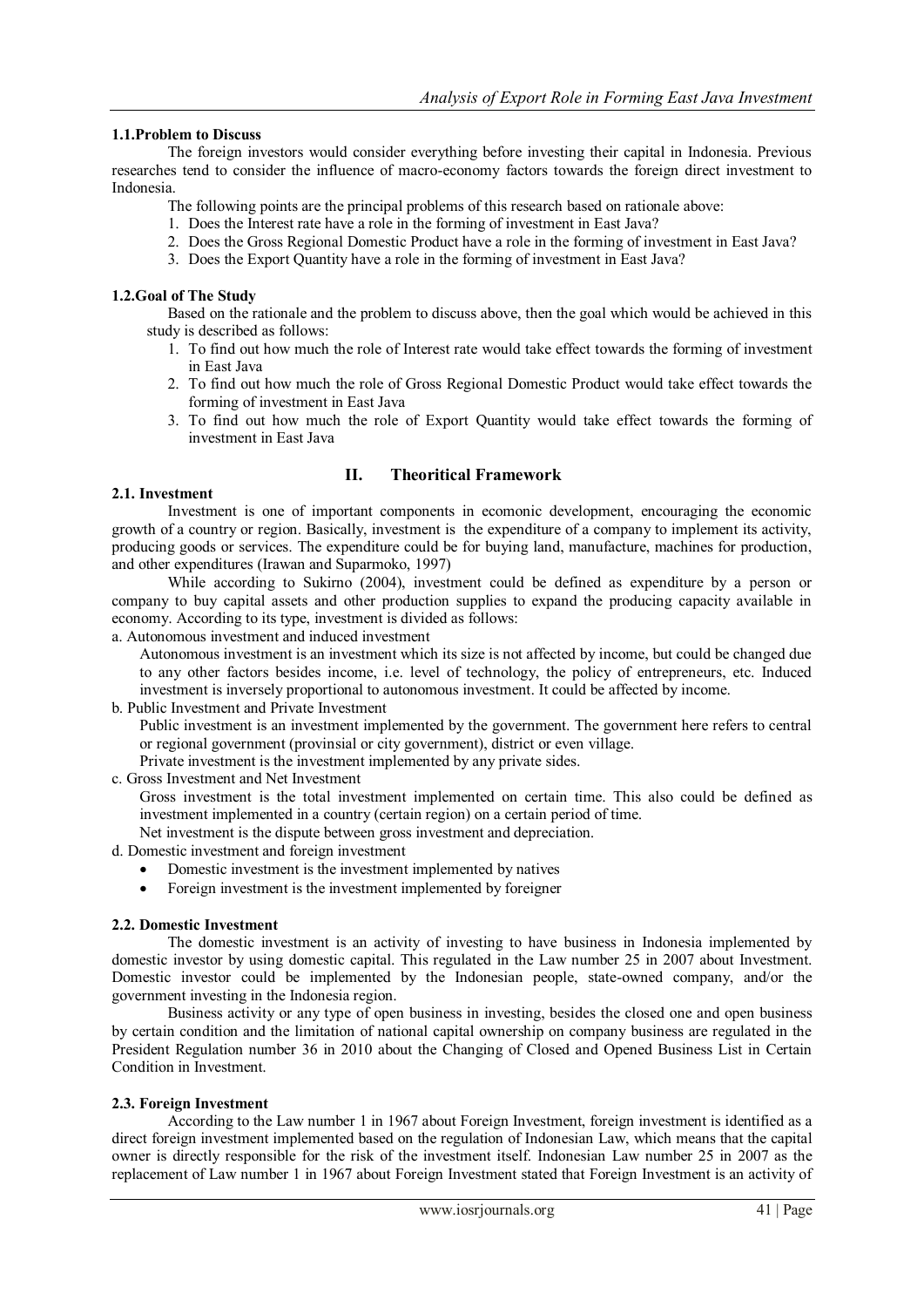investment to do business in Indonesia region implemented by foreign investors, whether completely using foreign capital or sharing capital with the domestic investors.

Krugman (2001) stated that foreign direct investment is an international capital flow where a company of a country expands its business in other countries. The dominant character of foreign direct investment is that it is not only involving resources transfer but also implementing control. This means that the subsidiary company does not only have financial responsibility towards the main company; it is part of the same organization structure.

President Regulation number 36 in 2010 about List of Closed Business and List of Opened Business with Requirements of Investment**.** There are classifications of business list of investment, which are:

1. Closed business, a certain business which is forbidden to be implemented as investment activity. These are the list of closed business in investment:

- a. Farming
- b. Forestry
- c. Industry
- d. Transportation
- e. Communications and IT
- f. Cultures and Tourism

The closed business could be used for non-commercial purpose such as for research and development and got permission from the responsible institution of that business.

- 2. Opened business with requirements is a certain business which could be implemented as investment activity based on certain requirement. The list of opened business with requirements (as stated in second appendix in President Regulation number 36 in 2010) are:
	- a. Business for Small Medium Enterprices
	- b. Partnership
	- c. Capital ownership
	- d. Special Licensing
	- e. 100% domestic capital
	- f. The ownership of capital and location
	- g. Special licensing and capital ownership
	- h. 100% domestic capital and special licensing
	- i. Requirements for foreign capital ownership and/or location for ASEAN investor

#### **Influential factors towards investment**

Some economists had agreed that investment depends on some factors (Sukirno, 2004:122):

1. Expectation on the future

Expectation showing that the economic situation would be better in the future such as the price level would be stable, the economic growth and the income of society would increase rapidly are the situation which would increase the investment growth. The better situation we got in the future, then the entrepreneur would get bigger profit so that they would be more motivated to invest.

2. Interest rate

Interest rate could influence the entrepreneur to decide or invest. A condition showing that if the income received from getting interest from its saving is much bigger than the profit received from investment then he/she would prefer take interest profit to invest.

- 3. Technology changes and development The more existing development of technology, then the modernity activity implemented by entrepreneurs such as buying new capital goods, building new factory would finally increase investment
- 4. Level of national income and its changes

Investment tends to reach a better level when the national income is also getting better and on the contrary, the lower the investment is, then it would take effect to the national income.

5. The expected benefit

When those companies invest using saving or certain capital, then they would not be charged by any fee for the next period of time.

#### **2.4. Interest rate**

Interest rate determines kinds of investment giving profit to the entrepreneurs and could be implemented. Those entrepreneurs would just implement desire to invest when the level of capital return of the implemented investment, which is the percentage of profit they will get before reduced by the interest of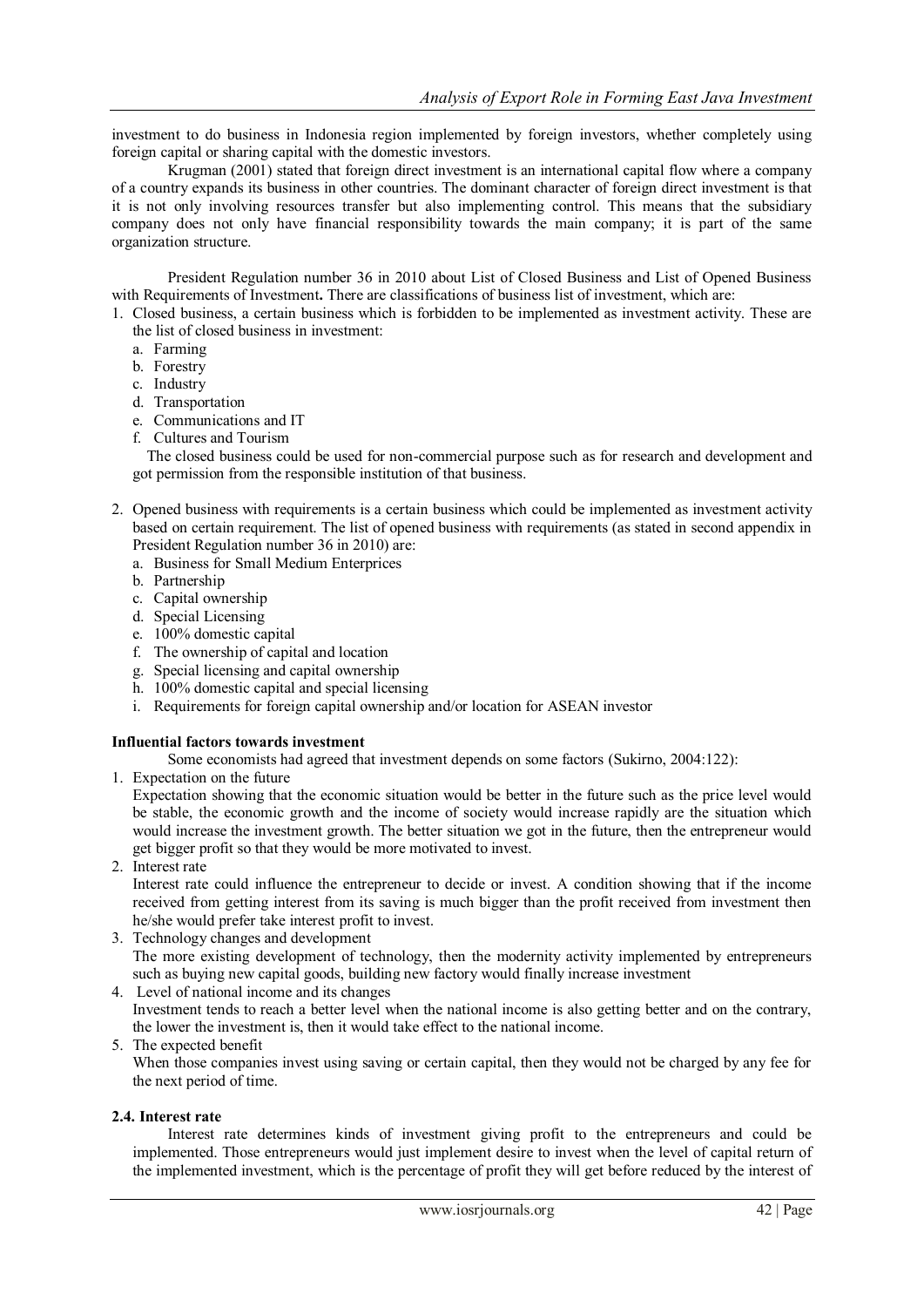paid money, is bigger than the interest itself. That is why in the macro-economy analysis, analysis on investment is more concerned on showing the role of interest rate in determining investment level and the cause of interest rate changes of investment and national income (Sukirno, 2004).

According to Nopirin (1996), interest rate is the fee that should be paid by the debtor for the received debt and it is a kind of requital for the creditor of the investment he/she invests. There are two kinds of interest rate; they are nominal interest rate and real interest rate. Nominal interest rate is the rate that could be investigated in the market. While real interest rate is a concept measuring the real interest rate after the nominal interest rate is reduced by the expected inflation rate.

#### **2.5. Gross Regional Domestic Product**

Not being a good indicator, the level of society welfare, based on the economy aspect, could be measured by using national income per capita. Gross Domestic Product could describe the national income of a country. Sukirno (2004) in his book stated that the high national income would take effect to the society income, and then the high society income itself would increase the demand towards any goods and services. Then the profit of the company would be raised and this could increase the level of investment implemented. Even in a theory of classic economy, it is described that the high society income would increase consumption so that it would either increase investment.

 $Y = C + I$ 

- $Y =$  national income of a country/region
- $C =$  accumulation of consumption

 $I =$ Investment

The concept of Gross Regional Domestic Product is basically similar to Gross Domestic Product. Thus, Gross Regional Domestic Product concerns to the regional income. Based on the data received from Central Board of Statistics (in Indonesia, it is called Badan Pusat Statistik) relating to the distribution of provinces region in Indonesia, Gross Regional Domestic Product could be defined in three definitions:

- 1. Based on production definition, Gross Regional Domestic Product is the amount of product value and the final service produced by any production unit in a region for a period of time, normally a year.
- 2. Based on income definition, Gross Regional Domestic Product is the payback received by the production factors in a production process of a region for a certain period of time (a year). The payback of those production factors is commission and salary, land rent, capital interest and profit, without any cut from income tax or other indirect taxes. In the term of Gross Regional Domestic Product, except income factor above, there are component of capital goods depreciation and net indirect tax. All those components are called gross value-added and gross regional domestic product obtained from value-added of all business field.
- 3. Based on expenditure definition, gross regional domestic product is the amount of all expenditures for household and private institution consumption which are not looking for profit, government consumption, and permanent capital forming of gross domestic, changes of supply and net export of a region. Net export here means the gap between export and import.

The account of gross regional domestic product uses two kinds of price; they are applied price and constant price. The price of gross regional domestic product of applied price is the value-added of goods and services accounted using applied price in the pertinent year. While constant price is accounted using the price in the certain year as the basic year.

#### **2.6. Export**

Export activity is a trade system by selling domestic goods to the abroad fulfilling certain requirements. Export is the total of goods and services sold by a country to other countries, including goods, insurance, and services in certain years (Priadi, 2000). Export is good and service produced in domestic and sold widely abroad (Mankiw, 2006).

The definition of export is good and service produced in domestic and bought by foreigner of any countries (Samuelson and Nordhaus, 2004: 325). What is meant by export is removing goods and from society circulation and sending them abroad as the Government regulation stated and expecting payment in a foreign exchange (Amir, 1995:209).

According to Amir (1995:30), the obstacle of export is everything obstructive towards the export process, whether from domestic or by the importer itself. These are the examples of those obstacles:

- 1. Complicated bureaucracy, obstructing the licensing process
- 2. Illegal fee (out of regulation) causing the economy fee turns high, weakening the competitiveness.
- 3. Lack of national discipline, breaking the productivity, integrity, and the reliability of national exporter. The export obstacle intentionally implemented by the importer country: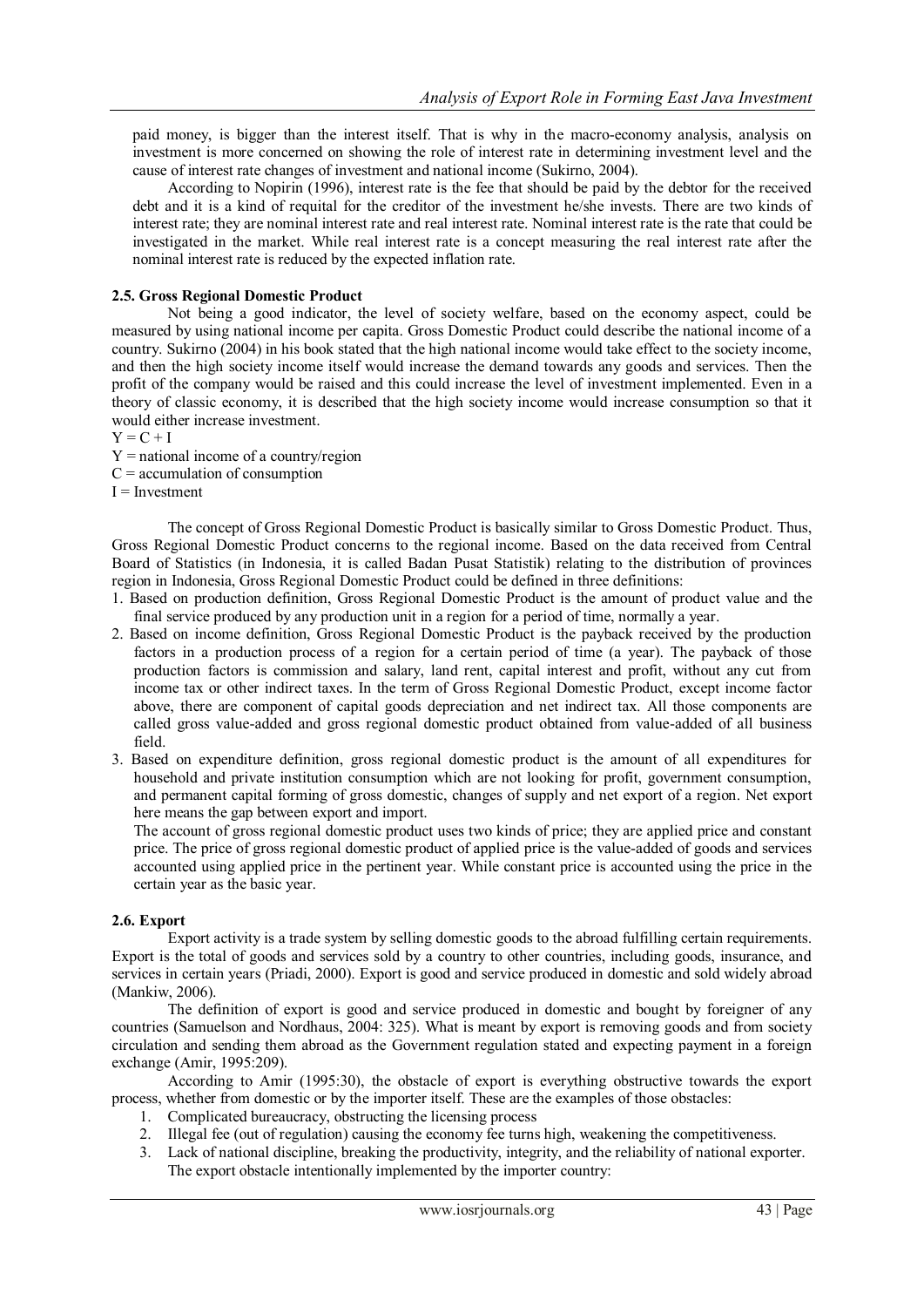- Common External Tariff, the incoming tax tariff is high, determined by European countries, the member of joint market; applying it to other countries, including Indonesia.
- British Commonwealth Preference, a special import incoming tax tariff given by England to the ex-dominion of England such as Australia, Singapore, Canada, etc. Then it could not be applied to other countries, including Indonesia.
- Quota system for output of industry and farming import, which is the limitation for the Indonesia export development.
- The requirement of certification and excessive import procedure to cause difficulties on import applied by developed countries such as United States of America.

Export and Foreign Direct Investment are two related things in the economic development. Thus, if these two components separated, then it would be emerging a new problem, specifically if they are related to motivation or MNCs activity in a country. This relates to multiplier effect of employing domestic working force. The effect of MNCs operation towards the working force and this wage is still being argued by some experts. What has been done all this time is observing whether the relation between foreign direct investment and the export as the complementary or substitution (Graham, 1996, Brenton and Di Mauro, 1999).

#### **III. Research Methodology**

#### **3.1. Operational Definition**

Several definitions of operational research variables measurement are based on theory and empirical data, where the existing variables show that there are functional relations defining the dependent variables on independent variables specifically. In this research, the used variables could be differed by two kinds:

- a. Dependent variable (Y), a variable which is needed to be explained (explained variable). The dependent variable in this research is the investment in East Java in 2002-2011.
- b. Independent variable, an explaining variable (explanatory variable). The independent variable in this research are:

**(X1) Interest rate**, the amount of interest rate decided by Central Bank for investment and should be paid in a certain period of time.

**(X2) Gross Regional Domestic Product**, the amount of final good and service value produced by any production units in a region which is East Java region in a certain period of time, normally a year

**(X3) Export Quantity**, the amount of volume sent from East Java harbor to the abroad as regulated by the government and expecting the foreign currency for its payment.

#### **3.2. Variable Measurement**

Interest rate, Gross Regional Domestic Product, and the export here are the independent variables that would not be affected by other variables. The interest rate is written in percentage value (%). Gross Regional Domestic Product is written in million rupiahss (IDR 000.000). While, export quantity is written in kilograms value (kg). If this variable is increasing or decreasing, it would probably influence the dependent variable which is stated in million rupiahss (IDR 000.000).

The used data is the secondary data obtained from books published by any related institutions. Those institutions are the Central Bank of Indonesia (BI) located in Surabaya, the Central Board of Statistics (BPS) located in Surabaya, and the Investment Coordinating Board (BKPM)

#### **3.3. Analysis Technique**

The collected data is then being analyzed by using quantitative method based on the existing theory. Double linear regression analysis is a kind of method used in analyzing the influential relation between independent variable and dependent variable. This analysis is using OLS (Ordinary Least Square) method with SPSS version 13 that could be written as follows (Nachrowi and Usman, 2005:315):

Y =  $β0 + β1 X1 + β2 X2 + β3 X3 + ei$ 

Where:

 $Y =$  Investment<br> $X1 =$ Interest rate Interest rate

- $X2 = GRDP$
- $X3 =$  Export Quantity<br> $\beta 0 =$  Constant
- Constant
- β 1, β 2, β 3 = Regression Coefficient
- ei = Intruder Variable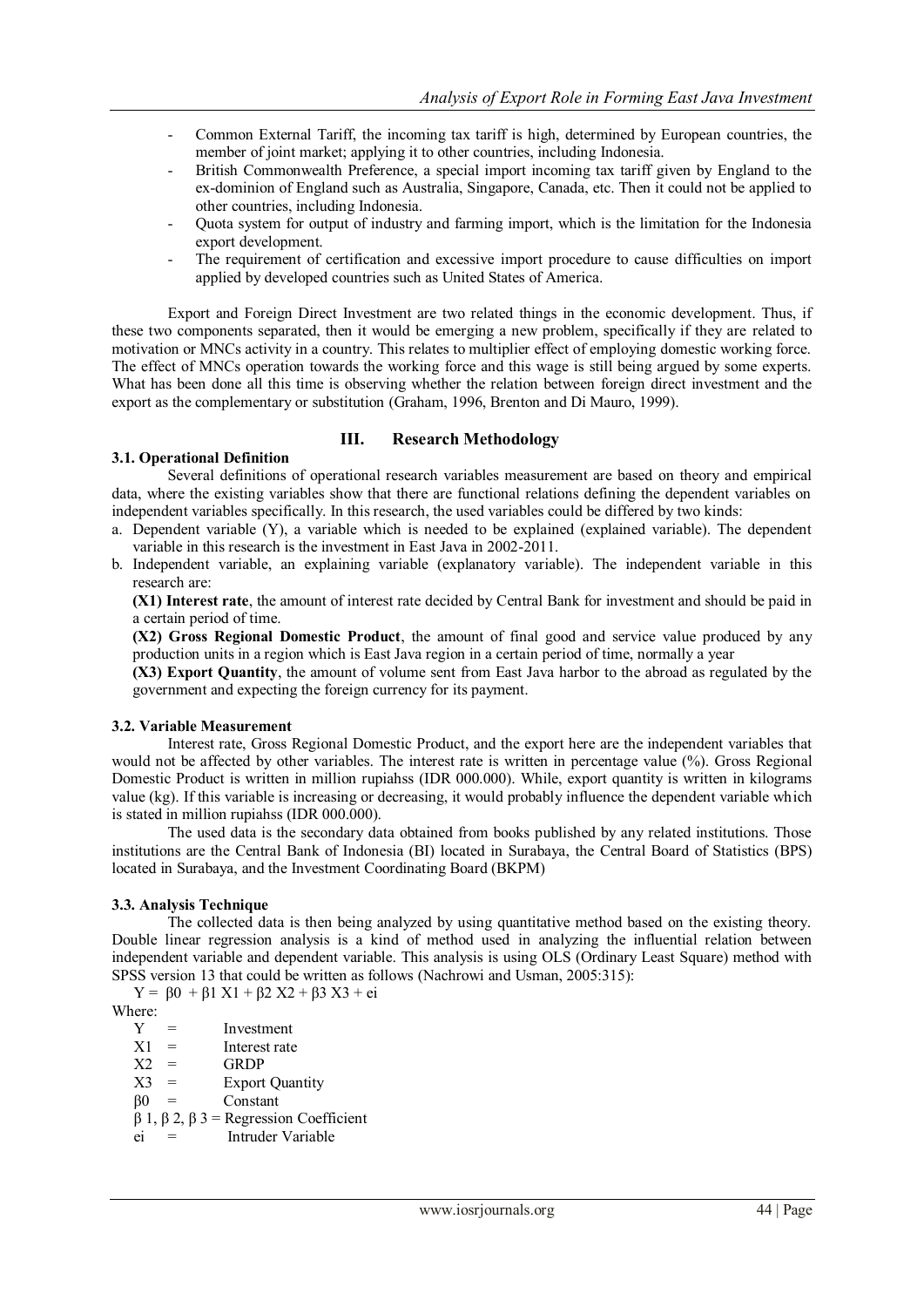### **IV. Result**

#### **4.1. Classical Assumption**

a. Autocorrelation

Based on the analysis result, then in this regression model, there should not be any autocorrelation because the value of DW Test obtained which are 2.361 is on 4-dU and 4-dL which means that it is in doubt.

#### b. Multi Collinearity

This is the result of multi collinearity test

| Table 1. Multi collinearity test |           |       |             |
|----------------------------------|-----------|-------|-------------|
| Variable                         | Tolerance | VIF   | Requirement |
| Interest rate $(X1)$             | 0.229     | 4.364 | < 10        |
| GRDP(X2)                         | 0.167     | 5.981 | < 10        |
| Export Quantity (X3)             | 0.289     | 3.462 | < 10        |

Based on the table above, it could be seen that all variables are less than 10. Then it could be concluded that there is no multi collinearity in this regression.

#### c. Heteroscedasticity

The proof of the existence of heteroscedasticity could be seen on the table below:

| Table 2 : Heteroscedasticity test |             |  |  |  |
|-----------------------------------|-------------|--|--|--|
| ble                               | Correlation |  |  |  |

| Variable             | Correlation | Sig   | Requirement |
|----------------------|-------------|-------|-------------|
| Interest rate $(X1)$ | 0.067       | 0.427 | > 0.05      |
| GRDP(X2)             | $-0.103$    | 0.388 | > 0.05      |
| Export Quantity (X3) | $-0.079$    | 0.414 | > 0.05      |

Based on the result of the table above, it shows that Interest rate  $(X1)$ , GRDP  $(X2)$  and export quantity (X3) fulfill the assumption of homoscedasticity. Based on the test implemented above, it can be concluded that on the research model there is no violation of classic assumption.

#### **4.2. Multiple Linear Regression Analysis**

| Table 3: Result of Multiple Linear Regression Analysis by using SPSS Program |  |
|------------------------------------------------------------------------------|--|
|------------------------------------------------------------------------------|--|

| Independent variable                        | Regression coefficient | $t_{\text{count}}$ | $r_{\text{partial}}$ | Sig   |
|---------------------------------------------|------------------------|--------------------|----------------------|-------|
| Interest rate $(X1)$                        | 3812777563.812         | 1.270              | 0.460                | 0.251 |
| GRDP(X2)                                    | 295.544                | 2.343              | 0.691                | 0.058 |
| Export Quantity $(X3)$                      | 2.749                  | 0.842              | 0.325                | 0.432 |
| Dependent Variable (Y)                      | : Investment           |                    |                      |       |
| Correlation Coefficient Constant            | : 146816724695         |                    |                      |       |
| (R)                                         | : 0.896                |                    |                      |       |
| Determination Coefficient (R <sup>2</sup> ) | : 0.802                |                    |                      |       |
| Adjusted R Square                           | : 0.704                |                    |                      |       |
| $t_{table}$                                 | : $2.228$              |                    |                      |       |

Based on the result above, the equation of Multiple Linear Regression is described as follows:

 $Y = \beta 0 + \beta 1X1 + \beta 2X2 + \beta 3X3$ 

 $Y = -146816724695.234 + 812777563.812 X1 + 295.544 X2 + 2.749 X3$ 

Based on the equation above, it could be explained as follows:

#### **β0 = Constant = -146816724695.234**

This shows how the other factors could affect investments; it means that when the independent variables such as Interest rate  $(X1)$ , GRDP  $(X2)$ , and Export Quantity  $(X3)$  are constant, then the investment in East Java would be decreasing on IDR 146,816,724,695.234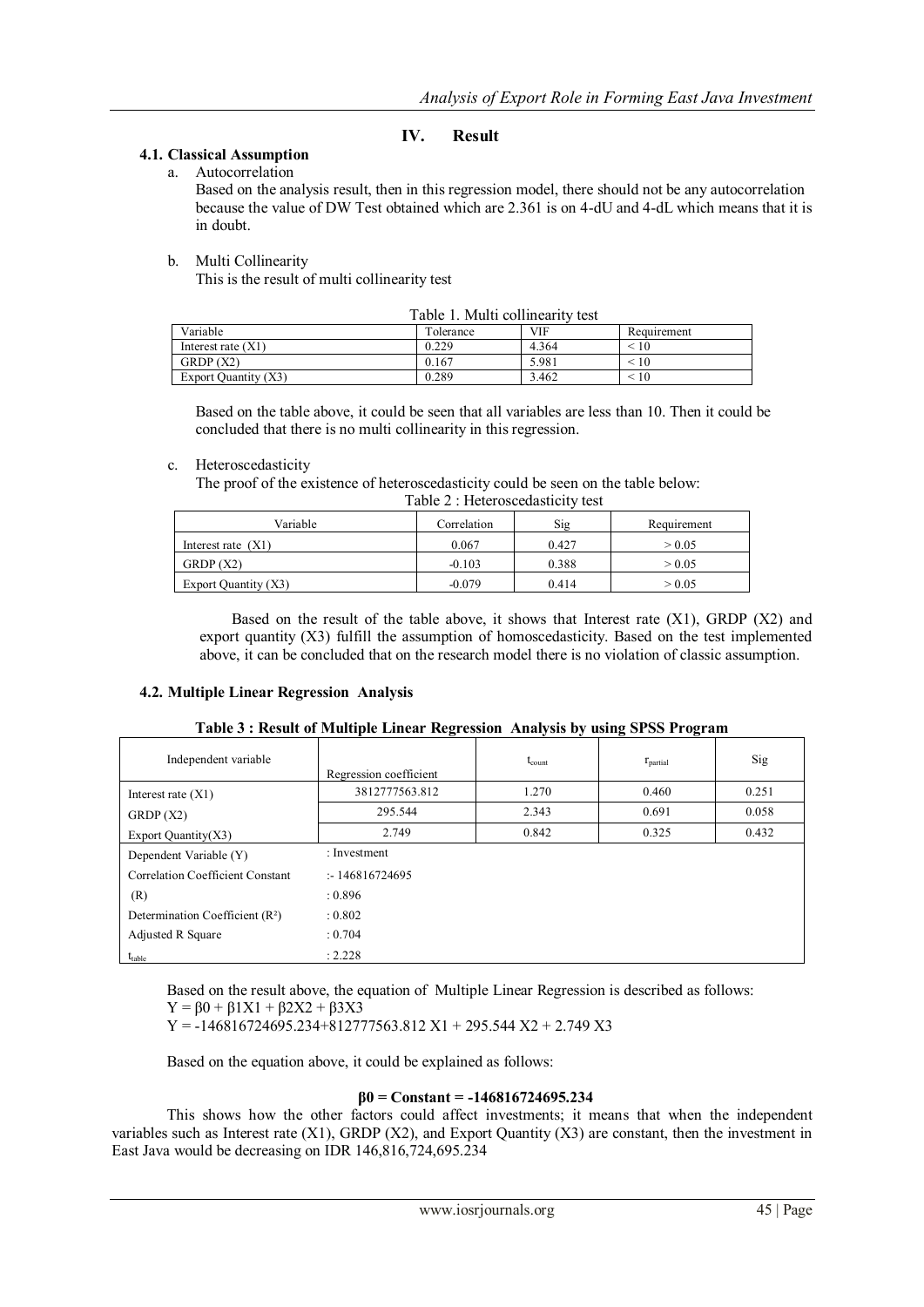#### **β1 = Regression Coefficient X1 = 3812777563.812**

The result above shows that the Interest rate factor (X1) not significant effect; this means that when the Interest rate is increasing on 1%, then the investment in East Java would either increase IDR 3,812,777,563.812 with the assumption that the X2 and X3 independent variable are constant. Then this is not compatible to Keynes theory "When the Interest rate is expected to be decreased, then people would like to have properties on obligation rather on cash, because obligation is not the only one that gives certain income per period". Due to the different condition on the field, although the interest rate increases, the investment would be increasing. This is because the investors consider other factors such as low wage of labors, big market segment and wide land for production.

#### **β2 = Regression Coefficient X2 = 295.544\***

The result above shows that the Gross Regional Domestic Product (X2) factor has a positive effect; this means that when there is IDR 1,000,000 increase on GRDP, then the investment in East Java would increase IDR 295.544 with assumption the other independent variables are constant. Then this result is compatible to research implemented by Sarwedi (2002) who stated that Gross Domestic Product (GDP) has a real effect towards Foreign Direct Investment (FDI)

#### **β3 = Regression Coefficient X3 = 2,749**

This shows that Export Quantity  $(X3)$  not significant effect; this means that when there is 1 kg increase on export quantity, then the investment in East Java would increase IDR 2.749 with assumption that other independent variables are constant.

 $R^2$  (determination coefficient) = 0.802 and Adjusted  $R^2 = 0.704$ . This value shows the capability of dependent variable to influence independent variable as big as 0.704; this means that Investment (Y) could be explained by the variation of Interest rate, GRDP, and Export Quantity variables until 70.4%. While the rest of it as big as 29.6% could be explained by other variables. While the coefficient correlation  $(R) = 0.896$  means that the close relation between independent and dependent variable is very strong.

# **4.3. Analysis of Variance (ANOVA)**

In order to find out the compatibility of model between research and analysis tool then the F test is used.

| Variant<br>Resource | Amount of Quadrate | df | Mean Quadrate    | <sup>L'</sup> count | $F_{table}$ |
|---------------------|--------------------|----|------------------|---------------------|-------------|
| Regression          | 9223372036854776   |    | 9223372036854776 | 8.123               | 4.76        |
| Residue             | 9223372036854776   |    | 9223372036854776 |                     |             |
| Total               | 9223372036854776   |    |                  |                     |             |

**Table 4 : Analysis of Variance (ANOVA)**

The analysis of variance result of F test shows a significant result; it could be concluded that the tool of double regression analysis which is used as an analysis tool is compatible for this research, seen from the number of Fcount  $= 8.123$  with Sig.  $0.016 \le 0.05$ : positive significant, means that at whole, the interest rate (X1), GRDP (X2) and export quantity (X3) variables could explain the variable changes of Investment (Y).This analysis result shows that the regression model used for this technique is compatible.

# **5.1. Conclusion**

# **V. Conclusion And Limitation**

The interest rate (X1) with 5% significance level has no real effect towards investment in East Java. This is due to the increasing or the decreasing of interest rate is not being an important consideration for investors to invest. They just want to have the better exchange for everything they have expended for their investment. Besides, they would invest their capital in East Java although the interest rate is raising, because they would rather see other factors such as low wage, big market segment and wide land for production activity. Besides, they would invest their capital in East Java although the interest rate is raising, because they would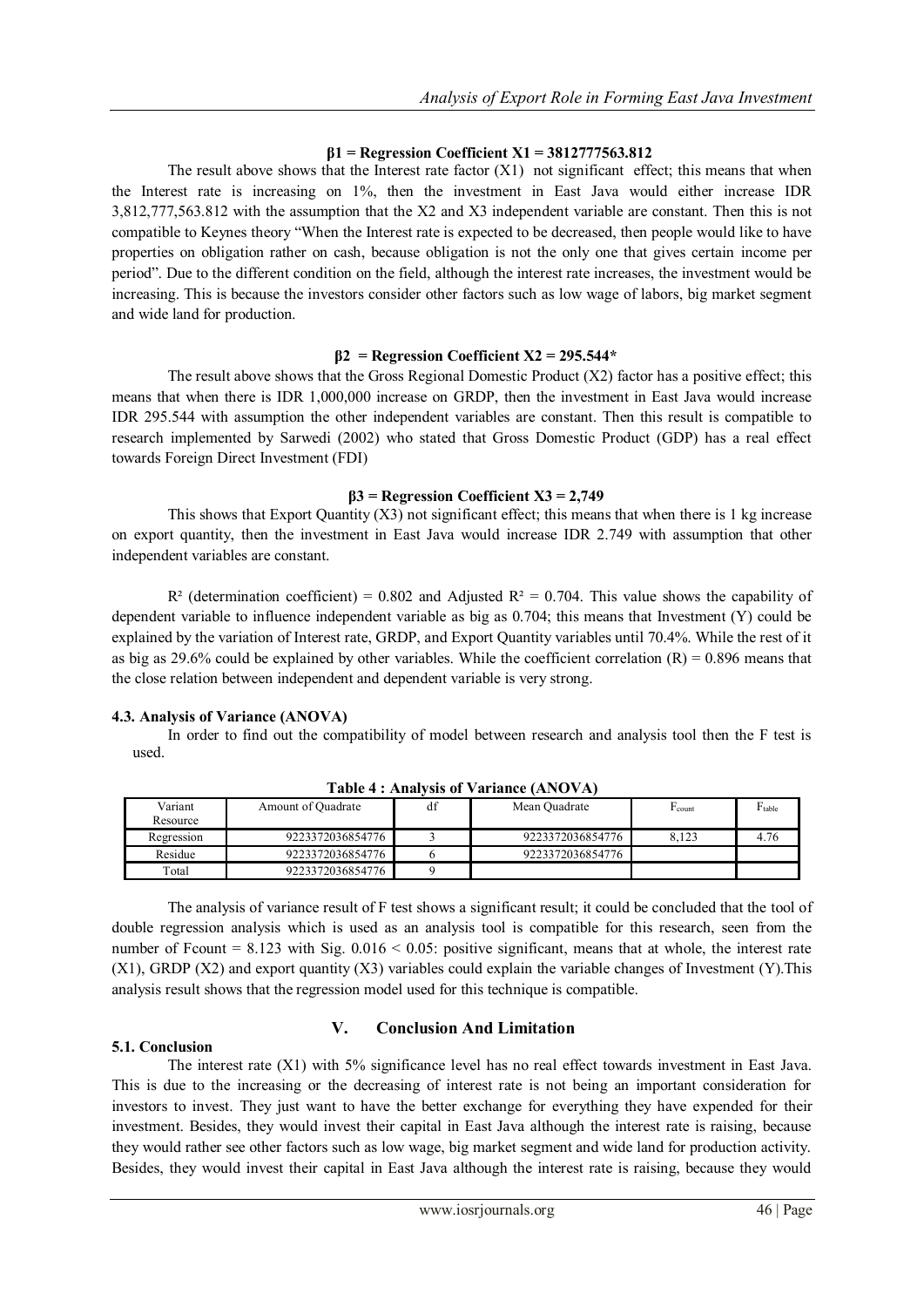rather see other factors such as low wage, big market segment and wide land for production activity.This is not compatible with theory of Keynes "When the Interest rate is expected to be decreased, then people would like to have properties on obligation rather on cash". This is either explained by the Head of Board of Investment in East Java Province Government that "The high contribution of investment in East Java cannot be separated by the success of our (East Java Government) promotion to the abroad. This finally motivates the foreign investor to invest in East Java and it increases as big as 438.13%" (Radar Surabaya, 8th May 2013, page 1).

Gross Regional Domestic Product  $(X2)$  has no real effect towards the investment in East Java on  $5\%$ level. Yet, it has real and significant effect on 10% level. Based on the research, there is an accurate information stating that East Java is the activator of Indonesian economy and is the potency of economy market so that the investors are willing to invest their capital in East Java because East Java could fulfill the industry material needed, which are: processing of food, chemistry and pharmacy, machine metal, electronic, sheet industry, rubber, plastic, and textile (Radar Surabaya, 8th May 2013, page 1). This is compatible to what Sukirno has stated that "High national income would give an effect to the society's income, and then it will increase the demand of goods and services. The profit of a company would increase and this would cause more investments." When the GDP variable is increasing, then the Foreign Investment would also increase. This is compatible to the research implemented by Amiruddin, et al (2005) that the Gross Regional Domestic Product has affected Foreign Investment.

Export quantity (X3) on 5% level has no real effect towards investment in East Java. This is because the export activity is just for fulfilling the domestic need so that it does not increase the investment in East Java. This is either probably due to the incoming investment and developed for the domestic necessity due to huge population. This is a proof that the investors see this as an opportunity of domestic market, specifically in East Java.

Based on the research above, it could be seen that the most dominant influential variable towards the investment in East Java is Gross Regional Domestic Product; this is shown by  $R^2 = 0$ , 6912 which is bigger than R<sup>2</sup> on other independent variables.

#### **5.2. Limitation**

This research is only examining the Interest rate, Gross Regional Domestic Product, and Export Quantity towards the investment in East Java (Y). for the next research, it is better to analyze the list of closed business field in the investment field as stated in President Regulation number 36 in 2010 and include other factors such as licensing, policy and business climate and also the research period to get the best result of research.

#### **References**

#### **Journal Papers:**

- [1] Amiruddin, *Analisis Faktor-Faktor Yang Mempengaruhi Perkembangan Investasi Dalam Pembangunan Daerah Sumatera Utara*, 2005. Access on 05-02-2013 : 09.56
- [2] Brenton, P, dan Di Mauro, F, *"The Potential Magnitude And Impact Of FDI How To CEECS"*, Journal Of Economic Integration, Vol. 14 No. 1 PP 59-74, 1999.
- [3] Sarwedi, *Investasi Asing Langsung Di Indonesia Dan Faktor Yang Mempengaruhinya*, 2002. Access on 05-02-2013 : 06.43
- [4] Priadi, Utomo Yuni, *Ekspor Mendorong Pertumbuhan atau Pertumbuhan Mendorong Ekspor*, Jurnal Manajemen. Vol.1, No.1. UII, Yogyakarta, 2000

#### **Books:**

- [5] Amir, MS, *Pengantar Bisnis Ekspor Dan Impor*, Edisi Revisi, Lembaga PPM dan PT. Pustaka Binaman Pressindo, Jakarta, 1995.
- [6] Anonim, *Jatim Dalam Angka*, East Java Central Board of Statistics (BPS), Surabaya, berbagai tahun
- [7] Anonim, *Pertumbuhan Investasi di Indonesia*, Investment Coordinating Board (BKPM), berbagai tahun
- [8] Anonim, *Laporan Triwulanan*, Central Bank of Indonesia (Bank Indonesia), berbagai tahun
- [9] Krugman et al, *The Spatial Economy : Cities, Regions and International Trade*, MIT Press, 2001.
- [10] Mankiw, N. Gregory, *Principles of Macroeconomics*, Fourth Edition. Thomson, 2006.
- [11] Nachrowi, D. dan Hardius Usman, *Pendekatan Populer Dan Praktis Ekonometrika Untuk Analisis Ekonomi Dan Keuangan*. LPFE UI, Jakarta, 2005.
- [12] Nopirin, *Ekonomi Moneter*, BPFE UGM, Yogyakarta, 1996.
- [13] Peraturan Presiden Republik Indonesia Nomor 36 Tahun 2010 (President Regulation number 36 in 2010), *Tentang Perubahan Daftar Bidang Usaha yang Tertutup dan Bidang Usaha yang Terbuka dengan Persyaratan di Bidang Penanaman Modal*
- [14] Samuelson, Paul A, dan William D, Nordhaus, *Ilmu Makro Ekonomi*, Edisi Ketujuh Belas, PT. Media Global Edukasi, Jakarta, 2004. [15] Suparmoko, dan Irawan, *Ekonomi Pembangunan*, BPFE UGM, Yogyakarta, 1997
- [16] Sukirno, Sadono, *Makro Ekonomi : Teori Pengantar*, Edisi Ketiga, PT. Raja Grafindo Persada, Jakarta, 2004.
- [17] Undang Undang Republik Indonesia Nomor 1 tahun 1967 (Law number 1 in 1967), *Tentang Penanaman Modal Asing*